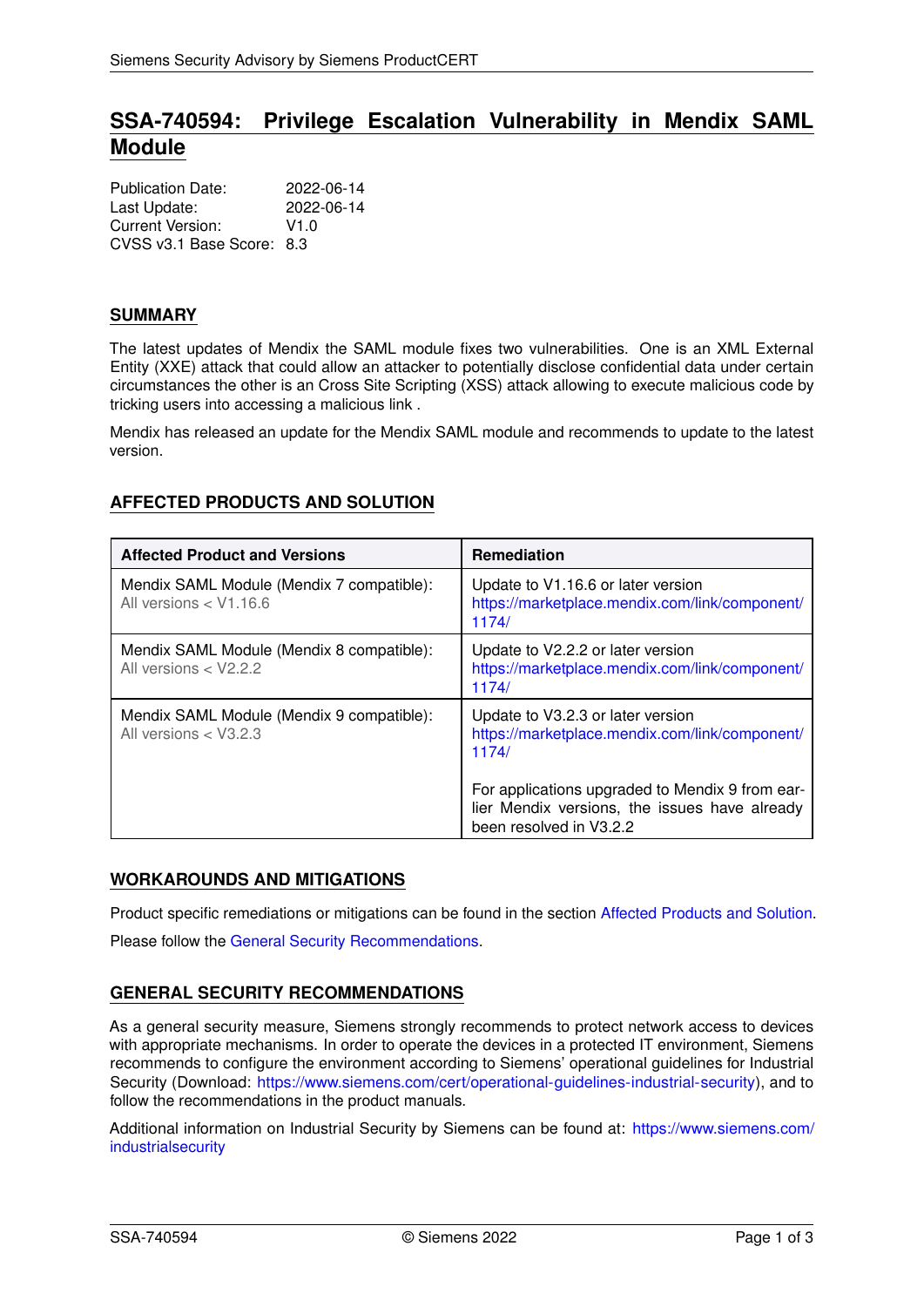## **PRODUCT DESCRIPTION**

The Mendix SAML Module allows you to use SAML to authenticate your users in your cloud application. This module can communicate with any identity provider that supports SAML2.0 or Shibboleth.

### **VULNERABILITY CLASSIFICATION**

The vulnerability classification has been performed by using the CVSS scoring system in version 3.1 (CVSS v3.1) [\(https://www.first.org/cvss/\)](https://www.first.org/cvss/). The CVSS environmental score is specific to the customer's environment and will impact the overall CVSS score. The environmental score should therefore be individually defined by the customer to accomplish final scoring.

An additional classification has been performed using the CWE classification, a community-developed list of common software security weaknesses. This serves as a common language and as a baseline for weakness identification, mitigation, and prevention efforts. A detailed list of CWE classes can be found at: [https://cwe.mitre.org/.](https://cwe.mitre.org/)

Vulnerability CVE-2022-32285

The affected module is vulnerable to XML External Entity (XXE) attacks due to insufficient input sanitation. This may allow an attacker to disclose confidential data under certain circumstances.

| CVSS v3.1 Base Score | 8.3                                                                   |
|----------------------|-----------------------------------------------------------------------|
| CVSS Vector          | CVSS:3.1/AV:N/AC:L/PR:L/UI:N/S:U/C:H/I:H/A:L/E:P/RL:O/RC:C            |
| CWE                  | <b>CWE-611: Improper Restriction of XML External Entity Reference</b> |

Vulnerability CVE-2022-32286

In certain configurations SAML module is vulnerable to Cross Site Scripting (XSS) attacks due to insufficient error message sanitation. This could allow an attacker to execute malicious code by tricking users into accessing a malicious link.

| CVSS v3.1 Base Score | 7 R                                                        |
|----------------------|------------------------------------------------------------|
| CVSS Vector          | CVSS:3.1/AV:N/AC:L/PR:L/UI:R/S:C/C:H/I:L/A:N/E:P/RL:O/RC:C |
| <b>CWE</b>           | CWE-79: Improper Neutralization of Input During Web Page   |
|                      | Generation ('Cross-site Scripting')                        |

#### **ADDITIONAL INFORMATION**

For further inquiries on security vulnerabilities in Siemens products and solutions, please contact the Siemens ProductCERT:

<https://www.siemens.com/cert/advisories>

#### **HISTORY DATA**

V1.0 (2022-06-14): Publication Date

#### **TERMS OF USE**

Siemens Security Advisories are subject to the terms and conditions contained in Siemens' underlying license terms or other applicable agreements previously agreed to with Siemens (hereinafter "License Terms"). To the extent applicable to information, software or documentation made available in or through a Siemens Security Advisory, the Terms of Use of Siemens' Global Website [\(https://www.siemens.com/](https://www.siemens.com/terms_of_use) terms of use, hereinafter "Terms of Use"), in particular Sections 8-10 of the Terms of Use, shall apply